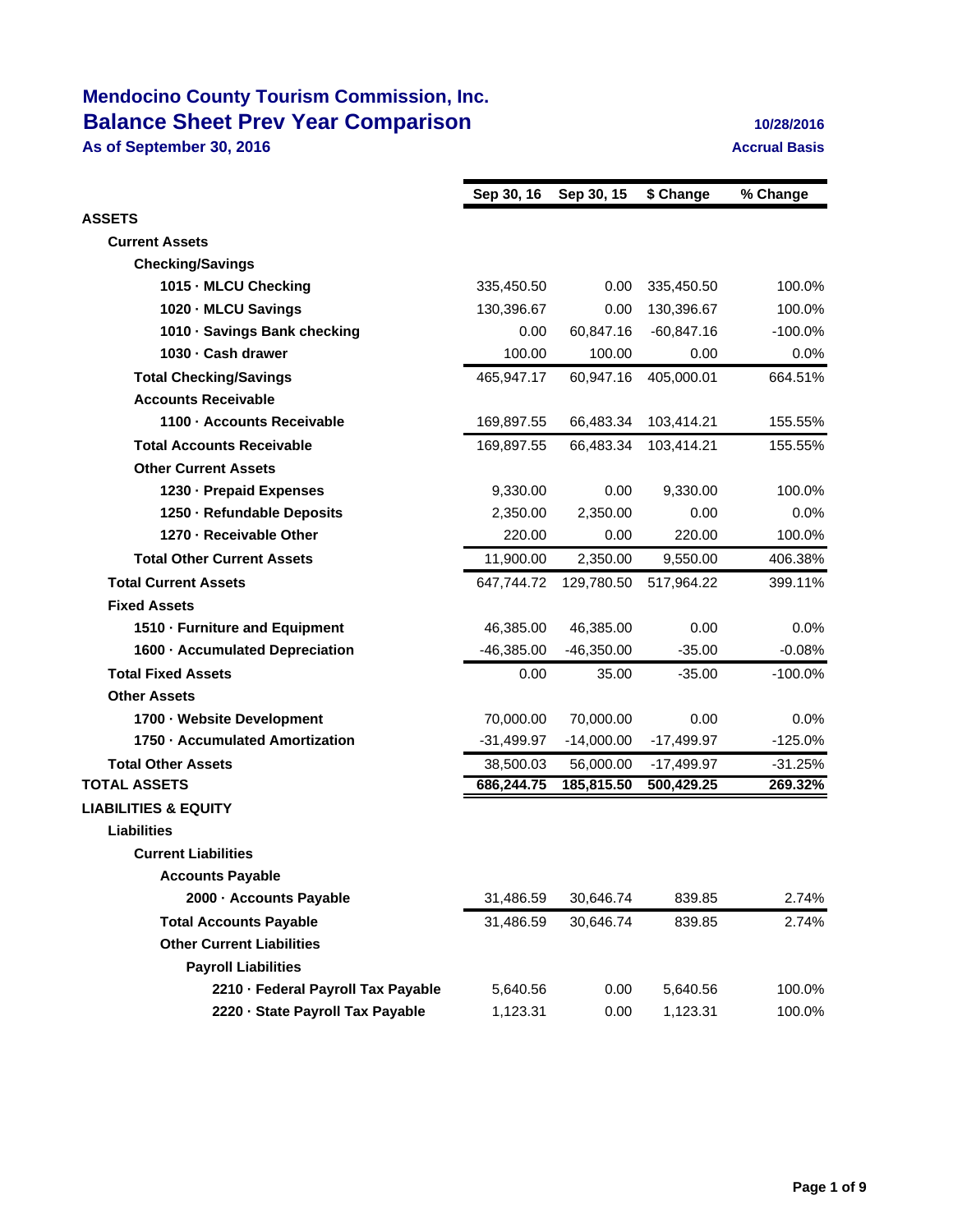|                                        | Sep 30, 16 | Sep 30, 15 | \$ Change  | % Change  |
|----------------------------------------|------------|------------|------------|-----------|
| 2800 Sales Tx Payable                  | 84.89      | 115.74     | $-30.85$   | $-26.66%$ |
| <b>Total Other Current Liabilities</b> | 11.476.44  | 840.92     | 10,635.52  | 1.264.75% |
| <b>Total Current Liabilities</b>       | 42,963.03  | 31,487.66  | 11,475.37  | 36.44%    |
| <b>Total Liabilities</b>               | 42.963.03  | 31.487.66  | 11.475.37  | 36.44%    |
| <b>Equity</b>                          |            |            |            |           |
| 3100 Contingency-Unrestricted          | 333.270.62 | 0.00       | 333.270.62 | 100.0%    |
| 3900 Unrestricted Net Assets (RE)      | 282.408.21 | 127.474.52 | 154.933.69 | 121.54%   |
| <b>Net Income</b>                      | 27,602.89  | 26,853.32  | 749.57     | 2.79%     |
| <b>Total Equity</b>                    | 643.281.72 | 154.327.84 | 488.953.88 | 316.83%   |
| <b>TOTAL LIABILITIES &amp; EQUITY</b>  | 686.244.75 | 185.815.50 | 500.429.25 | 269.32%   |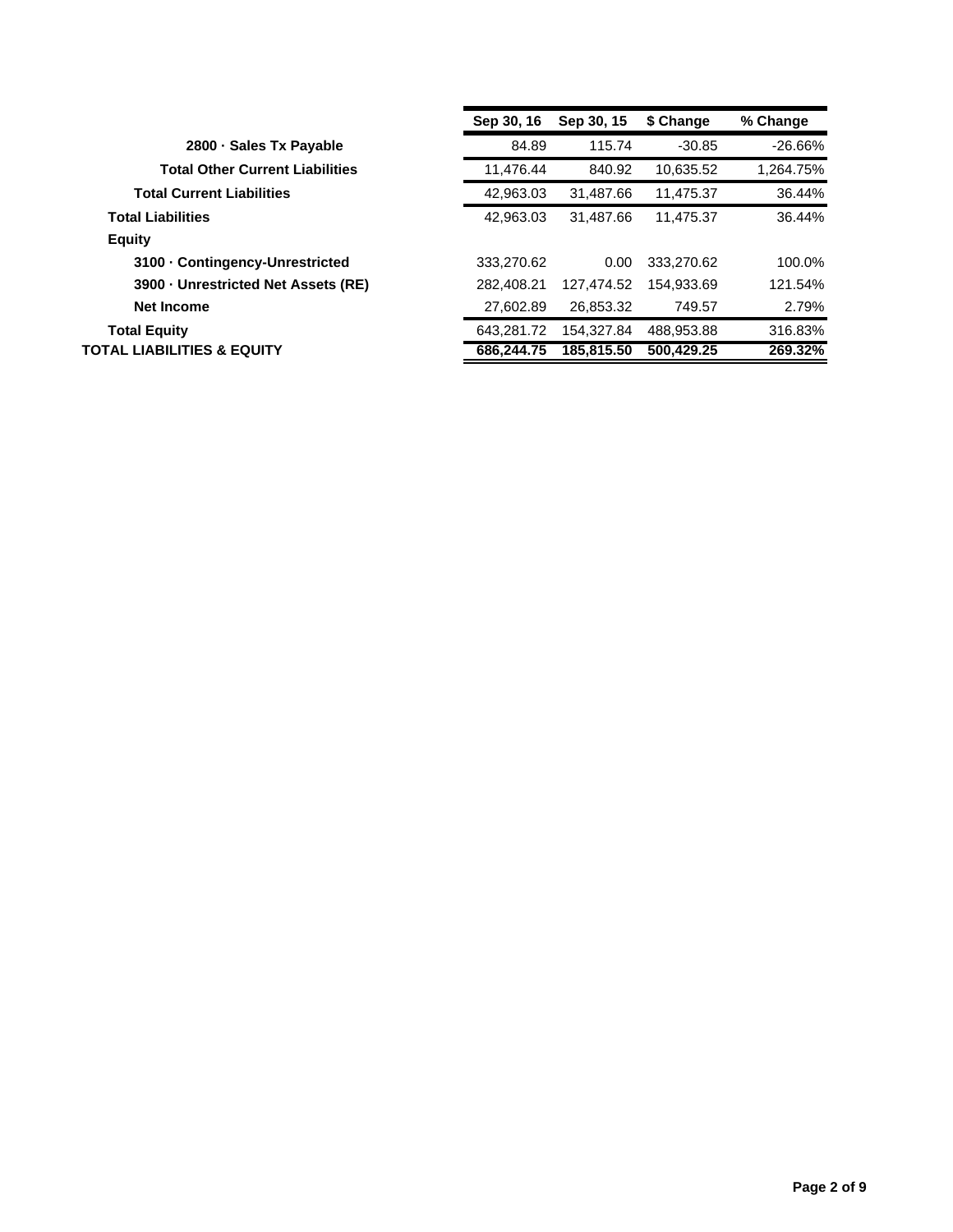### **Mendocino County Tourism Commission, Inc. Profit & Loss Prev Year Comparison 10/28/2016 July through September 2016 Accrual Basis Accrual Basis Accrual Basis**

|                                         | Jul - Sep 16 Jul - Sep 15 |            | \$ Change     | % Change   |
|-----------------------------------------|---------------------------|------------|---------------|------------|
| <b>Ordinary Income/Expense</b>          |                           |            |               |            |
| <b>Income</b>                           |                           |            |               |            |
| 4010 - MCLA BID Assessment              | 0.00                      | 160,350.00 | $-160,350.00$ | $-100.0%$  |
| 4020 - MCPA Matching Funds              | 0.00                      | 84,375.00  | $-84,375.00$  | $-100.0%$  |
| 4030 - County BID                       | 200,000.01                | 0.00       | 200,000.01    | 100.0%     |
| 4031 - County BID adjustments           | 1,644.32                  | 0.00       | 1,644.32      | 100.0%     |
| 4035 - County 50% Match                 | 99,999.99                 | 0.00       | 99,999.99     | 100.0%     |
| <b>Other Income</b>                     |                           |            |               |            |
| 4940 - Misc. Income                     | 1,500.00                  | $-200.00$  | 1,700.00      | 850.0%     |
| 4950 Interest Income                    | 5.59                      | 8.81       | $-3.22$       | $-36.55%$  |
| 4850 - Retail Sales                     | 1,004.38                  | 1,387.97   | $-383.59$     | $-27.64%$  |
| <b>Total Other Income</b>               | 2,509.97                  | 1,196.78   | 1,313.19      | 109.73%    |
| <b>Total Income</b>                     | 304,154.29                | 245,921.78 | 58,232.51     | 23.68%     |
| <b>Gross Profit</b>                     | 304,154.29                | 245,921.78 | 58,232.51     | 23.68%     |
| <b>Expense</b>                          |                           |            |               |            |
| <b>MEDIA &amp; WEBSITE</b>              |                           |            |               |            |
| <b>Advertising/ Media</b>               |                           |            |               |            |
| 5010 - Media Plan Management            | 0.00                      | 48,680.26  | -48,680.26    | $-100.0%$  |
| 5130 - Print & Online Advertising       |                           |            |               |            |
| 5120 Digital & Broadcast                | 13,830.47                 | 0.00       | 13,830.47     | 100.0%     |
| 5290 E-Marketing                        | 1,108.00                  | 264.00     | 844.00        | 319.7%     |
| 5200 - Print & Direct Mail              | 30,965.00                 | 0.00       | 30,965.00     | 100.0%     |
| Total 5130 - Print & Online Advertising | 45,903.47                 | 264.00     | 45,639.47     | 17,287.68% |
| 5150 · Ad Development/Design            | 0.00                      | 915.54     | $-915.54$     | $-100.0%$  |
| 5165 - AdverGame Development            | 7,200.00                  | 0.00       | 7,200.00      | 100.0%     |
| 5030 - Co-op Advertising                | 0.00                      | 50.00      | $-50.00$      | $-100.0%$  |
| 5110 · Video Development                | 12,355.32                 | 0.00       | 12,355.32     | 100.0%     |
| <b>Total Advertising/ Media</b>         | 65,458.79                 | 49,909.80  | 15,548.99     | 31.15%     |
| <b>Public Relations</b>                 |                           |            |               |            |
| 5510 - Public Relations Contract        | 32,868.86                 | 25,035.00  | 7,833.86      | 31.29%     |
| 5650 Marketing & Comm. Coordinator      | 15,000.00                 | 12,000.00  | 3,000.00      | 25.0%      |
| 5530 - In-Market PR Stunts              | 0.00                      | 400.00     | $-400.00$     | $-100.0%$  |
| 5610 - Travel -PR Related               | 1,886.16                  | 1,044.67   | 841.49        | 80.55%     |
| 5550 - Visiting Media FAM Expenses      | 1,731.42                  | 3,169.98   | $-1,438.56$   | -45.38%    |
| 5660 - Clipping Service                 | 0.00                      | 1,463.27   | -1,463.27     | $-100.0\%$ |
| <b>Total Public Relations</b>           | 51,486.44                 | 43,112.92  | 8,373.52      | 19.42%     |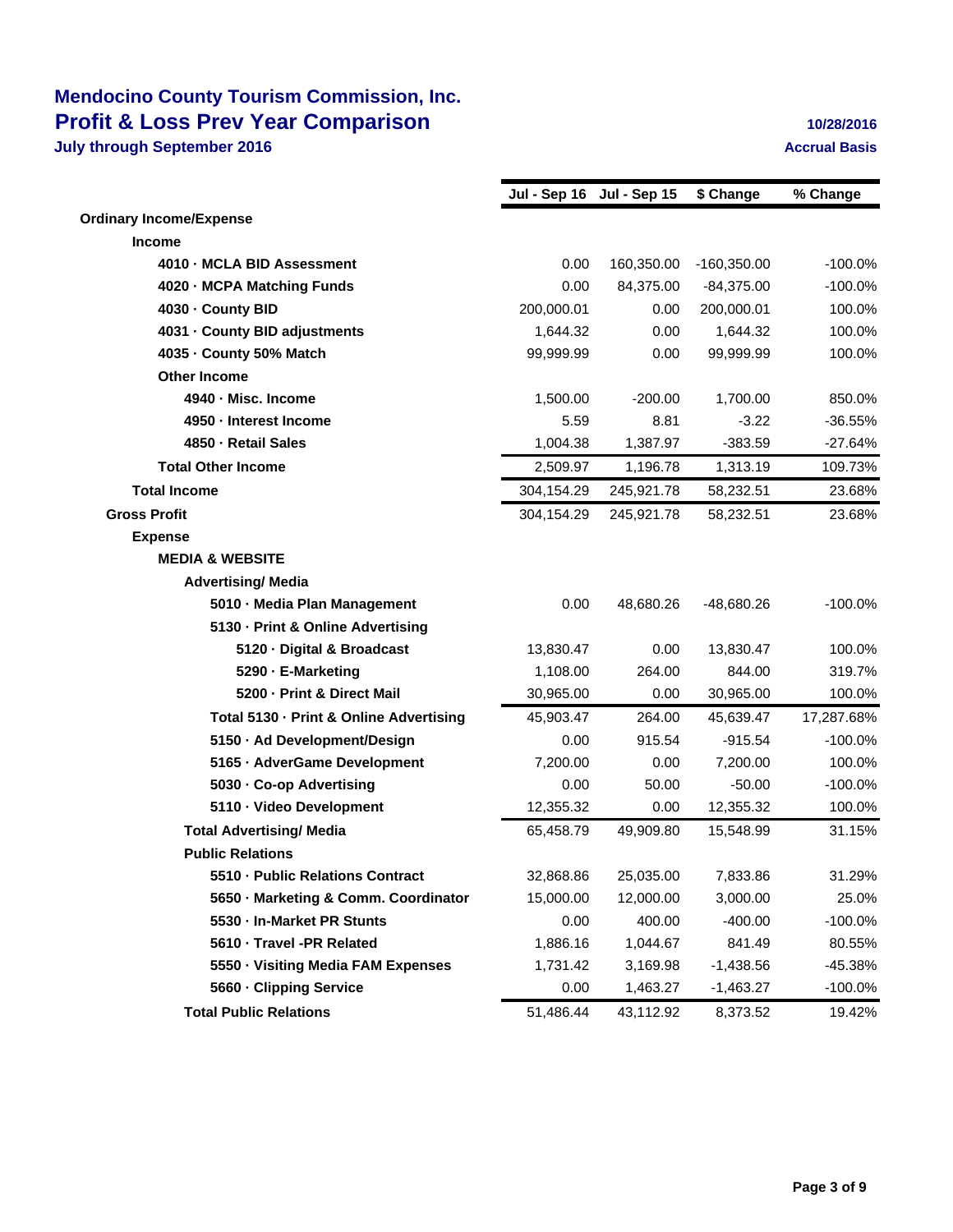### **Mendocino County Tourism Commission, Inc. Profit & Loss Prev Year Comparison 10/28/2016 July through September 2016 Accrual Basis Accrual Basis Accrual Basis**

|                                            |            | Jul - Sep 16 Jul - Sep 15 | \$ Change   | % Change  |
|--------------------------------------------|------------|---------------------------|-------------|-----------|
| <b>Leisure/ Group Sales</b>                |            |                           |             |           |
| 5810 - Promotion Items, Booth Develop      | 295.63     | 6,441.01                  | $-6,145.38$ | $-95.41%$ |
| 5820 - Consumer & Trade Shows              | 3,221.25   | 3,807.36                  | $-586.11$   | $-15.39%$ |
| 5840 - State Fair Exhibit                  | 1,721.12   | 0.00                      | 1,721.12    | 100.0%    |
| 5880 - Travel - Leisure/Group Sales        | 0.00       | 1,253.86                  | $-1,253.86$ | $-100.0%$ |
| 5890 - Misc. Sales Opportunities           | 76.12      | 498.21                    | $-422.09$   | $-84.72%$ |
| <b>Total Leisure/ Group Sales</b>          | 5,314.12   | 12,000.44                 | $-6,686.32$ | $-55.72%$ |
| <b>Total MEDIA &amp; WEBSITE</b>           | 132,361.81 | 112,146.46                | 20,215.35   | 18.03%    |
| <b>VISITOR SERVICES/PARTNERSHIPS</b>       |            |                           |             |           |
| <b>Visitor Svs/Fulfillment</b>             |            |                           |             |           |
| 6220 - Event & Festival Guides             | 1,202.23   | 1,921.00                  | $-718.77$   | $-37.42%$ |
| 6210 - Event Partnership Funding           | 31.21      | 840.83                    | $-809.62$   | $-96.29%$ |
| 6530 - Incentives & Sponsorships           | 3,600.00   | 0.00                      | 3,600.00    | 100.0%    |
| 6010 - Visitor Guide & Distribution        | 85.02      | 936.57                    | $-851.55$   | -90.92%   |
| <b>Retail Store</b>                        |            |                           |             |           |
| 6412A - Purchases for Resale               | 0.00       | 126.80                    | $-126.80$   | $-100.0%$ |
| 6412B - Store Supplies/Expenses            | 68.53      | 1,351.53                  | $-1,283.00$ | $-94.93%$ |
| 6412C - Contract Labor - Store             | 0.00       | 645.00                    | $-645.00$   | $-100.0%$ |
| 6412D - Consignee payments                 | 692.80     | 617.20                    | 75.60       | 12.25%    |
| <b>Total Retail Store</b>                  | 761.33     | 2,740.53                  | $-1,979.20$ | $-72.22%$ |
| <b>Total Visitor Svs/Fulfillment</b>       | 5,679.79   | 6,438.93                  | $-759.14$   | $-11.79%$ |
| <b>Partnerships</b>                        |            |                           |             |           |
| 6550 - Conferences & Seminars              | 1,399.00   | 2,448.95                  | $-1,049.95$ | $-42.87%$ |
| 6620 - In-County Relations                 | 415.97     | 91.50                     | 324.47      | 354.61%   |
| 6520 - Memberships                         | 4,053.38   | 6,177.08                  | $-2,123.70$ | $-34.38%$ |
| 6510 - North Coast Tourism Council         | 0.00       | 205.10                    | $-205.10$   | $-100.0%$ |
| 6570 · Travel-Partnership Related          | 0.00       | 2,567.30                  | $-2,567.30$ | $-100.0%$ |
| <b>Total Partnerships</b>                  | 5,868.35   | 11,489.93                 | $-5,621.58$ | -48.93%   |
| <b>Total VISITOR SERVICES/PARTNERSHIPS</b> | 11,548.14  | 17.928.86                 | $-6,380.72$ | $-35.59%$ |
| <b>ADMIN EXPENSES</b>                      |            |                           |             |           |
| <b>Occupancy Costs</b>                     |            |                           |             |           |
| 7250 - Rent                                | 5,450.00   | 5,400.00                  | 50.00       | 0.93%     |
| 7120 - Insurance                           | 1,070.00   | 56.00                     | 1,014.00    | 1,810.71% |
| 7260 - Repairs & Maintenance               | 33.00      | 474.00                    | $-441.00$   | $-93.04%$ |
| 7270 - Taxes                               | 62.25      | 56.35                     | 5.90        | 10.47%    |
| 7310 - Telecommunication                   | 3,557.03   | 1,936.72                  | 1,620.31    | 83.66%    |
| 7350 - Utilities                           | 1,242.48   | 1,098.31                  | 144.17      | 13.13%    |
| <b>Total Occupancy Costs</b>               | 11,414.76  | 9,021.38                  | 2,393.38    | 26.53%    |
| <b>General Admin</b>                       |            |                           |             |           |
| 9720 - Amortization Expense                | 3,499.97   | 0.00                      | 3,499.97    | 100.0%    |
| 7010 - Accounting                          | 9,709.25   | 1,750.00                  | 7,959.25    | 454.81%   |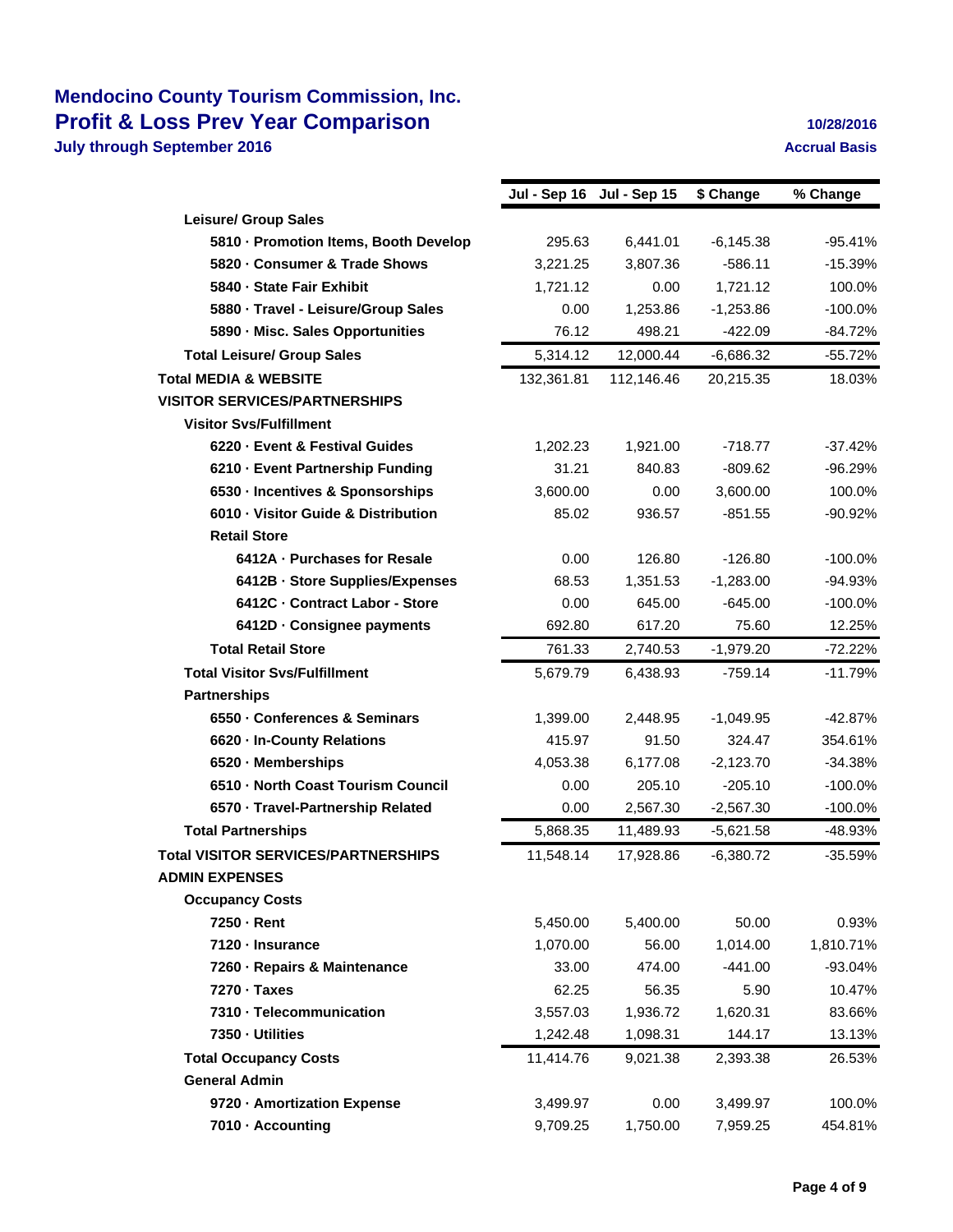### **Mendocino County Tourism Commission, Inc. Profit & Loss Prev Year Comparison 10/28/2016 July through September 2016 Accrual Basis Accrual Basis Accrual Basis**

|                                   |            | Jul - Sep 16 Jul - Sep 15 | \$ Change   | % Change   |
|-----------------------------------|------------|---------------------------|-------------|------------|
| 7050 - Bad Debt                   | 0.00       | 385.00                    | $-385.00$   | $-100.0%$  |
| 7060 - Bank Fees                  | 235.56     | 0.00                      | 235.56      | 100.0%     |
| 7090 - Copying & Printing         | 238.97     | 0.00                      | 238.97      | 100.0%     |
| 7030 - Legal Fees                 | 190.00     | 400.00                    | $-210.00$   | $-52.5%$   |
| 7020 - Bookkeeping                | 0.00       | 983.50                    | $-983.50$   | $-100.0%$  |
| 7140 - Licenses & Permits         | 25.00      | 0.00                      | 25.00       | 100.0%     |
| 7150 - Meeting Expenses           | 205.40     | 160.95                    | 44.45       | 27.62%     |
| 7200 - Office Expense             | 6,109.95   | 1,937.81                  | 4,172.14    | 215.3%     |
| 7210 - Postage & Shipping         | 14,633.48  | 134.30                    | 14,499.18   | 10,796.11% |
| 7280 - Travel Expenses            | 1,991.91   | 1,740.66                  | 251.25      | 14.43%     |
| <b>Total General Admin</b>        | 36,839.49  | 7,492.22                  | 29,347.27   | 391.7%     |
| <b>Total ADMIN EXPENSES</b>       | 48,254.25  | 16,513.60                 | 31,740.65   | 192.21%    |
| <b>MCLA Admin Expenses</b>        |            |                           |             |            |
| 8110 - Member Newsletter Printing | 0.00       | 1,180.94                  | $-1,180.94$ | $-100.0%$  |
| 8120 - Member Newsletter Postage  | 0.00       | 1,724.82                  | $-1,724.82$ | $-100.0%$  |
| 8180 - Travel - MCLA              | 0.00       | 108.68                    | $-108.68$   | $-100.0%$  |
| <b>Total MCLA Admin Expenses</b>  | 0.00       | 3,014.44                  | $-3,014.44$ | $-100.0\%$ |
| <b>MCPA Admin Expenses</b>        |            |                           |             |            |
| 8330 - Insurance                  | 0.00       | $-971.00$                 | 971.00      | 100.0%     |
| <b>Total MCPA Admin Expenses</b>  | 0.00       | $-971.00$                 | 971.00      | 100.0%     |
| <b>Personnel</b>                  |            |                           |             |            |
| 8510 Salaries & Wages             | 48,692.21  | 43,733.24                 | 4,958.97    | 11.34%     |
| 8520 Paid Time Off                | 1,193.21   | 8,330.86                  | $-7,137.65$ | $-85.68%$  |
| 8530 - Payroll Taxes              | 5,231.02   | 4,951.47                  | 279.55      | 5.65%      |
| 8540 - Payroll Processing Fees    | 21.00      | 35.95                     | $-14.95$    | -41.59%    |
| 8550 Workers Comp                 | 2,467.00   | 2,144.66                  | 322.34      | 15.03%     |
| 8570 Health Insurance             | 5,277.56   | 6,629.92                  | $-1,352.36$ | $-20.4%$   |
| 8580 Other Employee Benefits      | 0.00       | 1,155.00                  | $-1,155.00$ | $-100.0%$  |
| 8590 Contract Work                | 2,057.00   | 1,035.00                  | 1,022.00    | 98.74%     |
| 7415 Executive Director Search    | 19,448.20  | 0.00                      | 19,448.20   | 100.0%     |
| <b>Total Personnel</b>            | 84,387.20  | 68,016.10                 | 16,371.10   | 24.07%     |
| <b>Total Expense</b>              | 276,551.40 | 216,648.46                | 59,902.94   | 27.65%     |
| <b>Net Ordinary Income</b>        | 27,602.89  | 29,273.32                 | $-1,670.43$ | $-5.71%$   |
| <b>Other Income/Expense</b>       |            |                           |             |            |
| <b>Other Expense</b>              |            |                           |             |            |
| 9900 - Prior Period Expense       | 0.00       | 2,420.00                  | $-2,420.00$ | $-100.0%$  |
| <b>Total Other Expense</b>        | 0.00       | 2,420.00                  | $-2,420.00$ | $-100.0\%$ |
| <b>Net Other Income</b>           | 0.00       | $-2,420.00$               | 2,420.00    | 100.0%     |
| Net Income                        | 27,602.89  | 26,853.32                 | 749.57      | 2.79%      |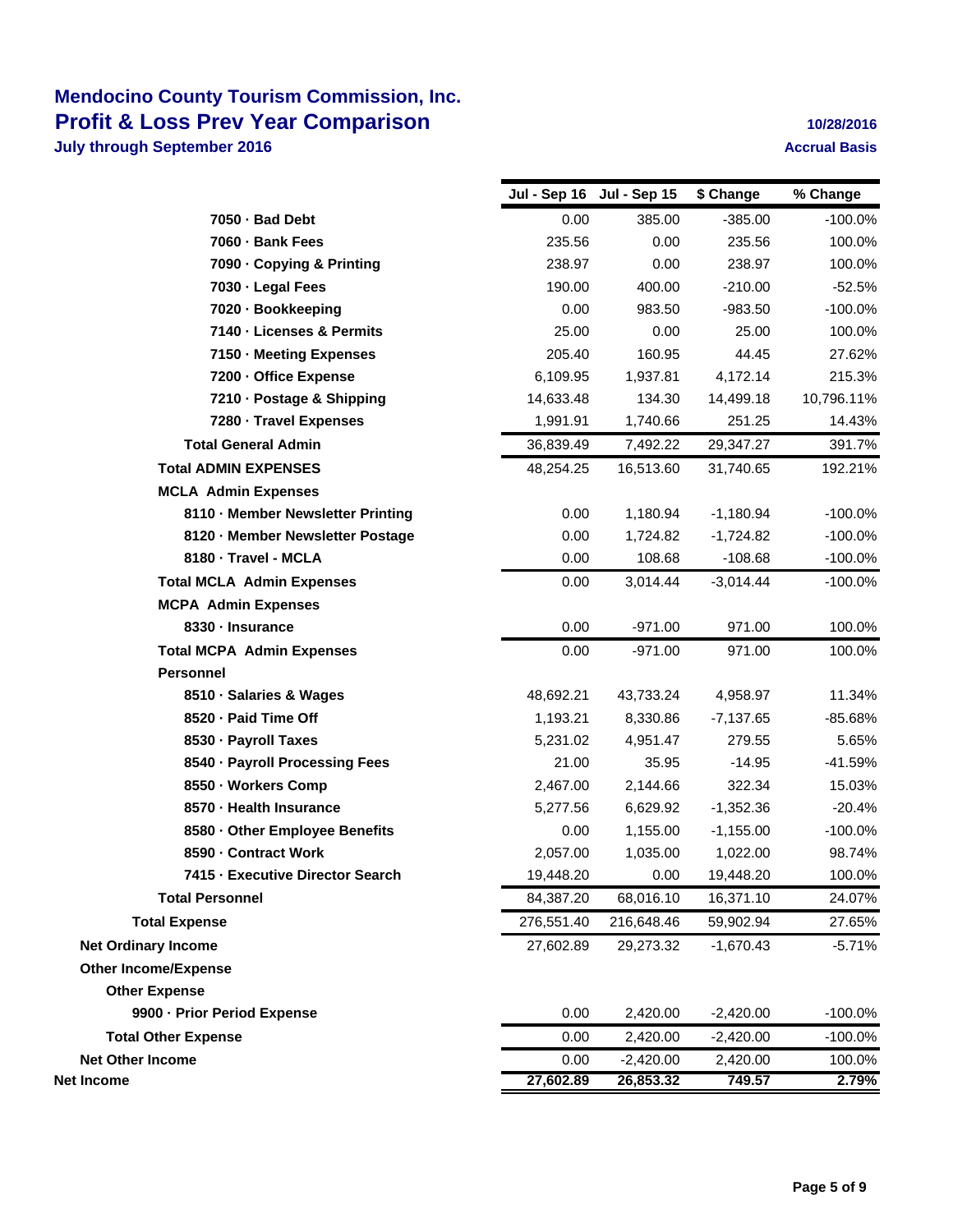# **Mendocino County Tourism Commission, Inc. Profit & Loss Budget Performance 10/28/2016 September 2016 Accrual Basis**

|                                         |            | Jul - Sep 16 YTD Budget % of Budget |        | <b>Annual Budget</b> |
|-----------------------------------------|------------|-------------------------------------|--------|----------------------|
| <b>Ordinary Income/Expense</b>          |            |                                     |        |                      |
| <b>Income</b>                           |            |                                     |        |                      |
| 4030 - County BID                       | 200,000.01 | 200,000.01                          | 100.0% | 800,000.00           |
| 4031 - County BID adjustments           | 1,644.32   |                                     |        |                      |
| 4035 - County 50% Match                 | 99,999.99  | 99,999.99                           | 100.0% | 400,000.00           |
| 4050 - NCTC Administration              | 0.00       | 0.00                                | 0.0%   | 19,000.00            |
| 4990 - Previous Year Surplus            | 0.00       | 48,292.00                           | 0.0%   | 193,174.00           |
| <b>Other Income</b>                     |            |                                     |        |                      |
| 4940 - Misc. Income                     | 1,500.00   | 1,500.00                            | 100.0% | 10,900.00            |
| 4950 - Interest Income                  | 5.59       | 24.00                               | 23.29% | 100.00               |
| 4850 - Retail Sales                     | 1,004.38   | 2,499.99                            | 40.18% | 10,000.00            |
| <b>Total Other Income</b>               | 2,509.97   | 4,023.99                            | 62.38% | 21,000.00            |
| <b>Total Income</b>                     | 304,154.29 | 352,315.99                          | 86.33% | 1,433,174.00         |
| <b>Gross Profit</b>                     | 304,154.29 | 352,315.99                          | 86.33% | 1,433,174.00         |
| <b>Expense</b>                          |            |                                     |        |                      |
| <b>MEDIA &amp; WEBSITE</b>              |            |                                     |        |                      |
| <b>Advertising/ Media</b>               |            |                                     |        |                      |
| 5130 - Print & Online Advertising       |            |                                     |        |                      |
| 5120 - Digital & Broadcast              | 13,830.47  | 33,300.00                           | 41.53% | 133,200.00           |
| 5290 - E-Marketing                      | 1,108.00   | 7,950.00                            | 13.94% | 31,800.00            |
| 5200 - Print & Direct Mail              | 30,965.00  | 31,598.80                           | 97.99% | 105,593.00           |
| Total 5130 - Print & Online Advertising | 45,903.47  | 72,848.80                           | 63.01% | 270,593.00           |
| 5150 - Ad Development/Design            | 0.00       | 1,500.00                            | 0.0%   | 6,000.00             |
| 5165 - AdverGame Development            | 7,200.00   | 7,200.00                            | 100.0% | 12,000.00            |
| 5170 - Photography                      | 0.00       | 2,499.99                            | 0.0%   | 10,000.00            |
| 5240 - Research & Development           | 0.00       | 4,999.97                            | 0.0%   | 20,000.00            |
| 5110 Video Development                  | 12,355.32  | 12,358.30                           | 99.98% | 20,000.00            |
| 5015 Marketing Contingency              | 0.00       | 37,500.00                           | 0.0%   | 150,000.00           |
| <b>Total Advertising/ Media</b>         | 65,458.79  | 138,907.06                          | 47.12% | 488,593.00           |
| <b>Public Relations</b>                 |            |                                     |        |                      |
| 5510 Public Relations Contract          | 32,868.86  | 33,750.00                           | 97.39% | 135,000.00           |
| 5650 Marketing & Comm. Coordinator      | 15,000.00  | 15,000.00                           | 100.0% | 60,000.00            |
| 5530 In-Market PR Stunts                | 0.00       | 1,249.97                            | 0.0%   | 5,000.00             |
| 5560 - Media Events                     | 0.00       | 624.99                              | 0.0%   | 2,500.00             |
| 5610 Travel -PR Related                 | 1,886.16   | 2,499.99                            | 75.45% | 10,000.00            |
| 5550 Visiting Media FAM Expenses        | 1,731.42   | 2,499.99                            | 69.26% | 10,000.00            |
| <b>Total Public Relations</b>           | 51,486.44  | 55,624.94                           | 92.56% | 222,500.00           |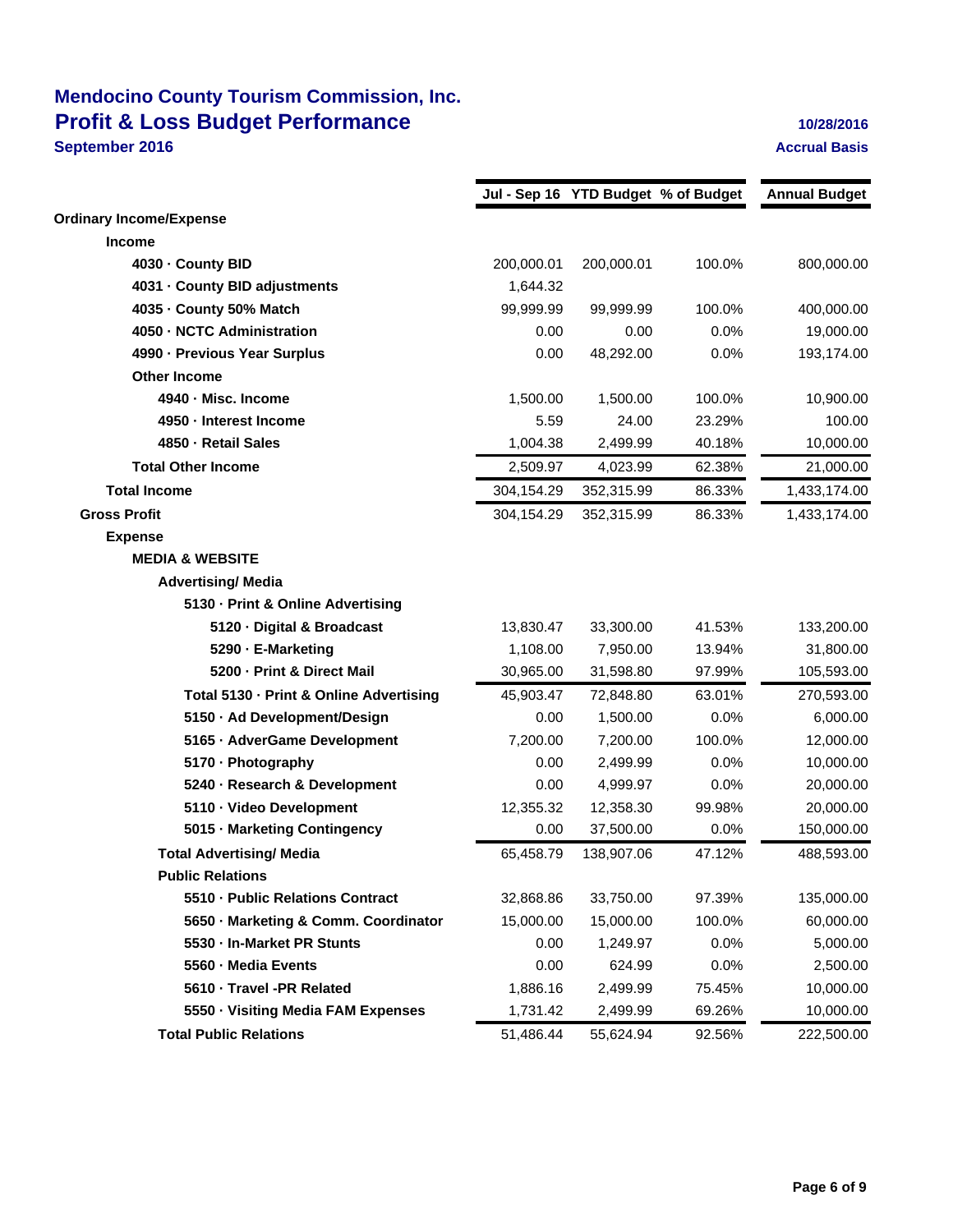# **Mendocino County Tourism Commission, Inc. Profit & Loss Budget Performance 10/28/2016 September 2016 Accrual Basis**

|                                            |            | Jul - Sep 16 YTD Budget % of Budget |         | <b>Annual Budget</b> |
|--------------------------------------------|------------|-------------------------------------|---------|----------------------|
| <b>Website Maint / Development</b>         |            |                                     |         |                      |
| 5710 - Interactive Media Coordinator       | 8,040.00   | 9,000.00                            | 89.33%  | 36,000.00            |
| 5730 Interactive Marketing                 | 247.29     | 3,000.00                            | 8.24%   | 12,000.00            |
| 5750 Development/ Maintenance              | 1,815.17   | 6,249.99                            | 29.04%  | 22,200.00            |
| <b>Total Website Maint / Development</b>   | 10,102.46  | 18,249.99                           | 55.36%  | 70,200.00            |
| <b>Leisure/ Group Sales</b>                |            |                                     |         |                      |
| 5810 - Promotion Items, Booth Develop      | 295.63     | 1,250.01                            | 23.65%  | 5,000.00             |
| 5820 - Consumer & Trade Shows              | 3,221.25   | 2,620.00                            | 122.95% | 12,000.00            |
| 5840 - State Fair Exhibit                  | 1,721.12   | 1,250.01                            | 137.69% | 5,000.00             |
| 5870 · Shipping - Travel Shows             | 0.00       | 750.00                              | 0.0%    | 3,000.00             |
| 5885 Travel - Group FAMs                   | 0.00       | 2,000.01                            | 0.0%    | 8,000.00             |
| 5880 · Travel - Leisure/Group Sales        | 0.00       | 2,499.99                            | 0.0%    | 10,000.00            |
| 5890 - Misc. Sales Opportunities           | 76.12      | 500.01                              | 15.22%  | 2,000.00             |
| <b>Total Leisure/ Group Sales</b>          | 5,314.12   | 10,870.03                           | 48.89%  | 45,000.00            |
| <b>Total MEDIA &amp; WEBSITE</b>           | 132,361.81 | 223,652.02                          | 59.18%  | 826,293.00           |
| <b>VISITOR SERVICES/PARTNERSHIPS</b>       |            |                                     |         |                      |
| <b>Visitor Svs/Fulfillment</b>             |            |                                     |         |                      |
| 6220 Event & Festival Guides               | 1,202.23   | 2,680.00                            | 44.86%  | 16,000.00            |
| 6040 In County Guides                      | 0.00       | 3,750.00                            | 0.0%    | 15,000.00            |
| 6210 - Event Partnership Funding           | 31.21      | 6,249.99                            | 0.5%    | 25,000.00            |
| 6530 - Incentives & Sponsorships           | 3,600.00   | 3,750.00                            | 96.0%   | 15,000.00            |
| 6010 Visitor Guide & Distribution          | 85.02      | 0.00                                | 100.0%  | 0.00                 |
| 6170 - Signage - Gateway, Kiosks           | 0.00       | 2,000.01                            | 0.0%    | 8,000.00             |
| 6190 - Visitor Center/ Info Support        | 0.00       | 1,500.00                            | 0.0%    | 6,000.00             |
| <b>Retail Store</b>                        |            |                                     |         |                      |
| 6412B - Store Supplies/Expenses            | 68.53      |                                     |         |                      |
| 6412D - Consignee payments                 | 692.80     |                                     |         |                      |
| <b>Retail Store - Other</b>                | 0.00       | 1,699.99                            | 0.0%    | 3,360.00             |
| <b>Total Retail Store</b>                  | 761.33     | 1,699.99                            | 44.78%  | 3,360.00             |
| <b>Total Visitor Svs/Fulfillment</b>       | 5,679.79   | 21,629.99                           | 26.26%  | 88,360.00            |
| <b>Partnerships</b>                        |            |                                     |         |                      |
| 6550 - Conferences & Seminars              | 1,399.00   | 1,760.00                            | 79.49%  | 5,000.00             |
| 6620 · In-County Relations                 | 415.97     | 249.99                              | 166.4%  | 1,000.00             |
| 6520 Memberships                           | 4,053.38   | 4,390.00                            | 92.33%  | 7,000.00             |
| 6510 - North Coast Tourism Council         | 0.00       | 2,500.00                            | 0.0%    | 10,000.00            |
| <b>Total Partnerships</b>                  | 5,868.35   | 8,899.99                            | 65.94%  | 23,000.00            |
| <b>Total VISITOR SERVICES/PARTNERSHIPS</b> | 11,548.14  | 30,529.98                           | 37.83%  | 111,360.00           |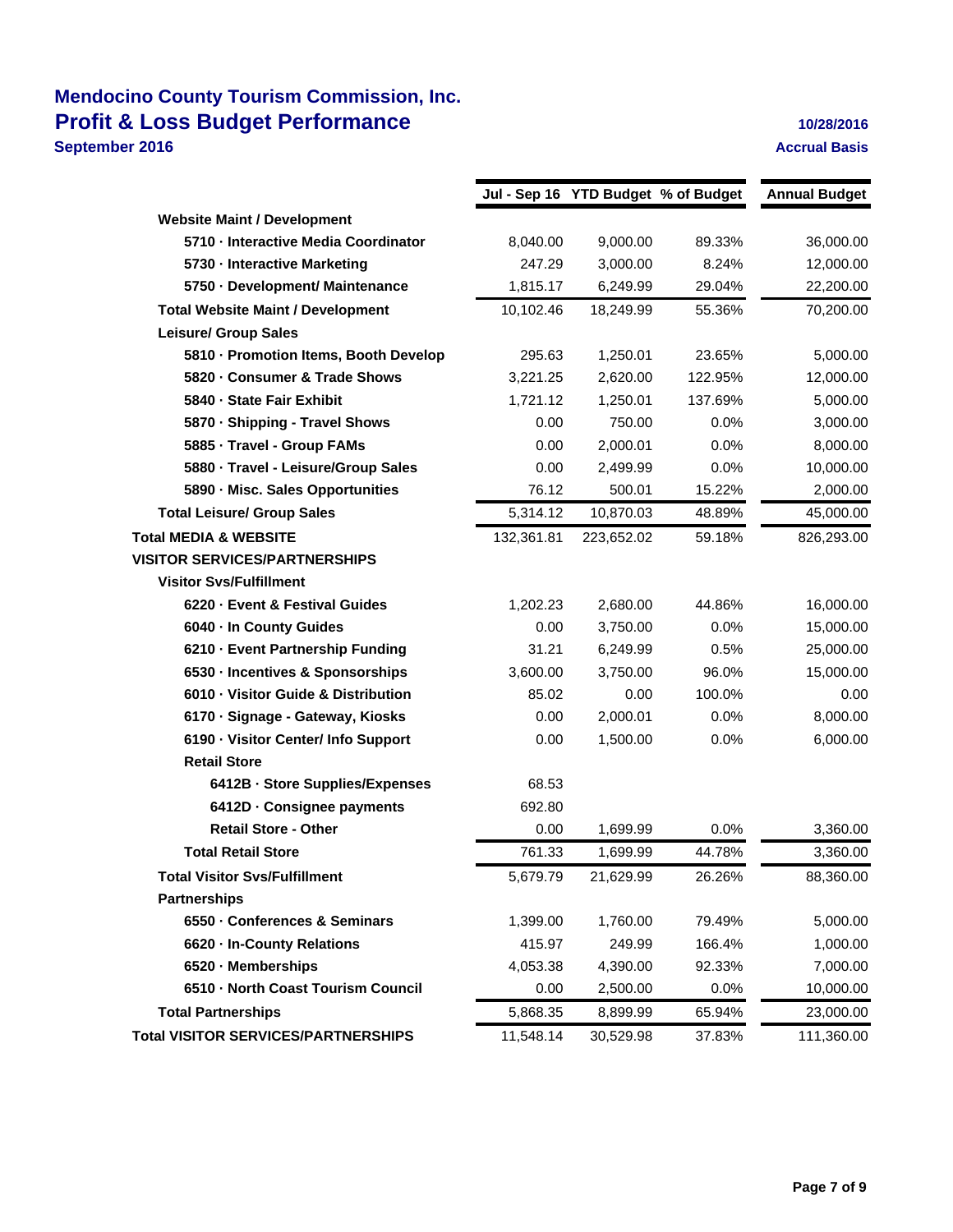## **Mendocino County Tourism Commission, Inc. Profit & Loss Budget Performance 10/28/2016 September 2016 Accrual Basis Accrual Basis**

|                                  |            |              | Jul - Sep 16 YTD Budget % of Budget | <b>Annual Budget</b> |
|----------------------------------|------------|--------------|-------------------------------------|----------------------|
| <b>ADMIN EXPENSES</b>            |            |              |                                     |                      |
| <b>Occupancy Costs</b>           |            |              |                                     |                      |
| 7250 Rent                        | 5,450.00   | 5,400.00     | 100.93%                             | 21,600.00            |
| 7120 Insurance                   | 1,070.00   | 1,070.00     | 100.0%                              | 3,000.00             |
| 7260 Repairs & Maintenance       | 33.00      | 50.01        | 65.99%                              | 3,100.00             |
| 7270 · Taxes                     | 62.25      | 62.25        | 100.0%                              | 72.25                |
| 7310 Telecommunication           | 3,557.03   | 2,325.00     | 152.99%                             | 3,750.00             |
| 7350 Utilities                   | 1,242.48   | 1,260.00     | 98.61%                              | 5,500.00             |
| <b>Total Occupancy Costs</b>     | 11,414.76  | 10,167.26    | 112.27%                             | 37,022.25            |
| <b>General Admin</b>             |            |              |                                     |                      |
| 9720 - Amortization Expense      | 3,499.97   | 3,499.97     | 100.0%                              | 14,000.00            |
| 7010 - Accounting                | 9,709.25   | 4,400.00     | 220.67%                             | 16,400.00            |
| 7060 - Bank Fees                 | 235.56     | 90.00        | 261.73%                             | 150.00               |
| 5250 Board Development           | 0.00       | 0.00         | 0.0%                                | 3,500.00             |
| 7090 Copying & Printing          | 238.97     | 340.00       | 70.29%                              | 1,200.00             |
| 7030 Legal Fees                  | 190.00     | 200.00       | 95.0%                               | 3,115.00             |
| 7140 Licenses & Permits          | 25.00      | 25.00        | 100.0%                              | 47.00                |
| 7150 - Meeting Expenses          | 205.40     | 140.00       | 146.71%                             | 500.00               |
| 7200 Office Expense              | 6,109.95   | 3,754.00     | 162.76%                             | 9,804.75             |
| 7210 - Postage & Shipping        | 14,633.48  | 5,900.00     | 248.03%                             | 13,142.00            |
| 7280 Travel Expenses             | 1,991.91   | 3,360.00     | 59.28%                              | 13,450.00            |
| <b>Total General Admin</b>       | 36,839.49  | 21,708.97    | 169.7%                              | 75,308.75            |
| <b>Total ADMIN EXPENSES</b>      | 48,254.25  | 31,876.23    | 151.38%                             | 112,331.00           |
| <b>Personnel</b>                 |            |              |                                     |                      |
| 8510 · Salaries & Wages          | 48,692.21  | 75,000.00    | 64.92%                              | 300,000.00           |
| 8520 - Paid Time Off             | 1,193.21   |              |                                     |                      |
| 8530 - Payroll Taxes             | 5,231.02   | 5,400.00     | 96.87%                              | 26,600.00            |
| 8540 - Payroll Processing Fees   | 21.00      | 21.00        | 100.0%                              | 701.00               |
| 8550 Workers Comp                | 2,467.00   | 2,467.00     | 100.0%                              | 2,975.00             |
| 8570 - Health Insurance          | 5,277.56   | 4,975.00     | 106.08%                             | 20,880.00            |
| 8580 - Other Employee Benefits   | 0.00       | 825.00       | 0.0%                                | 3,300.00             |
| 8590 - Contract Work             | 2,057.00   | 1,940.00     | 106.03%                             | 5,400.00             |
| 7415 - Executive Director Search | 19,448.20  | 19,448.20    | 100.0%                              | 23,334.00            |
| <b>Total Personnel</b>           | 84,387.20  | 110,076.20   | 76.66%                              | 383,190.00           |
| <b>Total Expense</b>             | 276,551.40 | 396,134.43   | 69.81%                              | 1,433,174.00         |
| <b>Net Ordinary Income</b>       | 27,602.89  | $-43,818.44$ | $-62.99%$                           | 0.00                 |
| Net Income                       | 27,602.89  | -43,818.44   | $-62.99%$                           | 0.00                 |